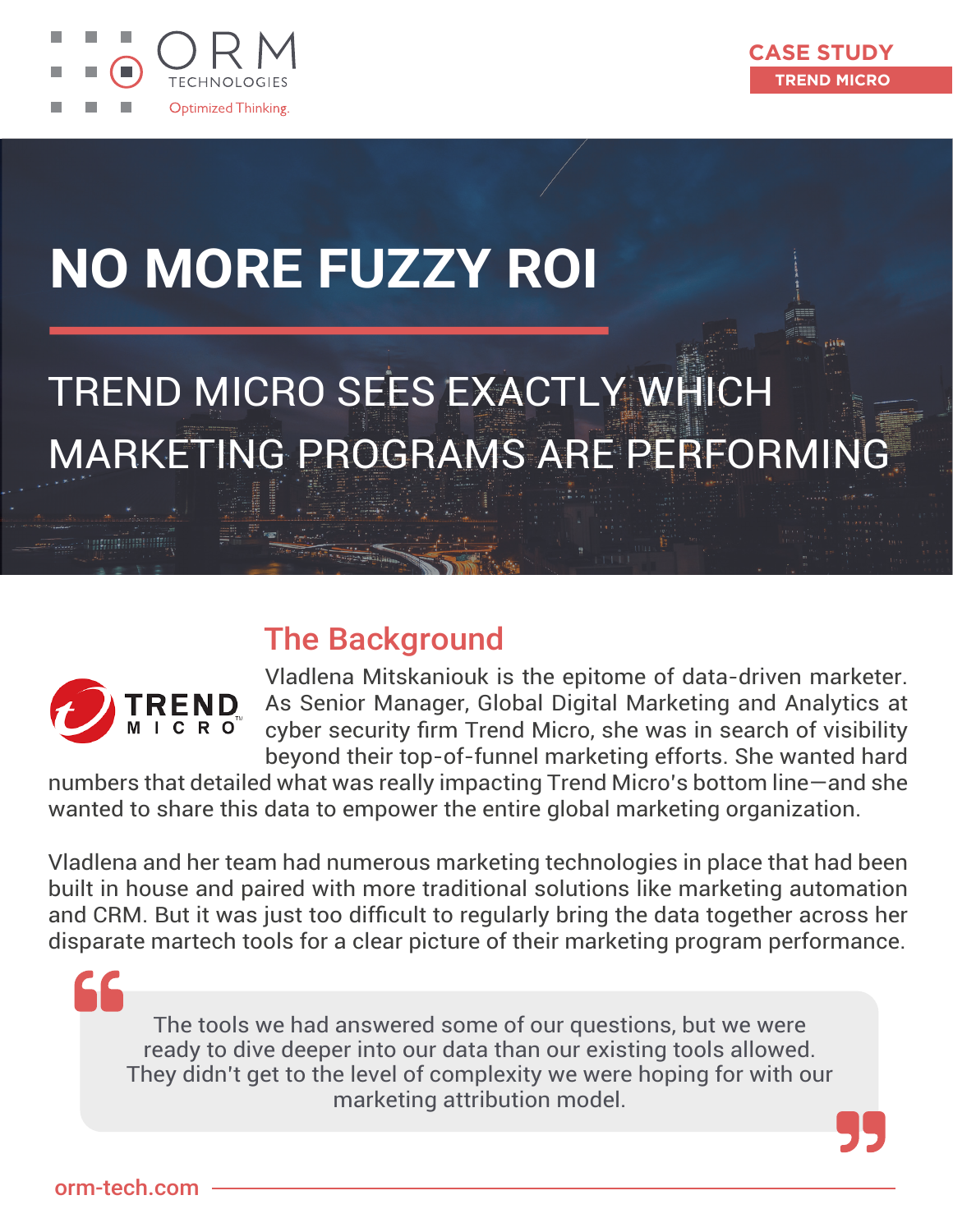#### **The Challenge**

Vladlena and her team were getting more and more requests for data analysis from their regional marketing teams. How were each of their programs performing against business objectives? How could they optimize each new campaign?

Vladlena needed a solution that would help her to build out a highly accurate marketing attribution model to answer these questions—and effectively structure reports and dashboards to share with marketers across the business.

#### **The Solution**

ORM's advanced machine learning platform reads historic data to produce astonishingly accurate sales and marketing plans. With optimized analytics, marketers like Vladlena can:

- Accurately measure marketing performance and ROI (with multi-touch attribution)
- Predict marketing's future contribution to pipeline and sales
- Access prescriptive marketing recommendations with optimal marketing mix
- Visualize marketing and sales data

Vladlena and team decided to pilot ORM's platform with a regional proof-of-concept. They set out to understand the ROI of their digital advertising and determine how different lines of advertising were impacting Trend Micro's sales.

ORM synthesized data from across Trend Micro's marketing stack using the tracking they already had in place—no additional data or tracking scripts needed—and analyzed the results.

Vladlena was thrilled!

ORM allowed her to analyze advertising performance granularly—across platforms, products, content, days ads were posted, etc.—to understand what, exactly, was driving qualified leads.



She was convinced. Vladlena worked with ORM to set up their marketing solution across the United States, Latin America and Canada. These regions now use their own custom ORM dashboards to easily access performance data on the programs they run—and the influence they have on sales.